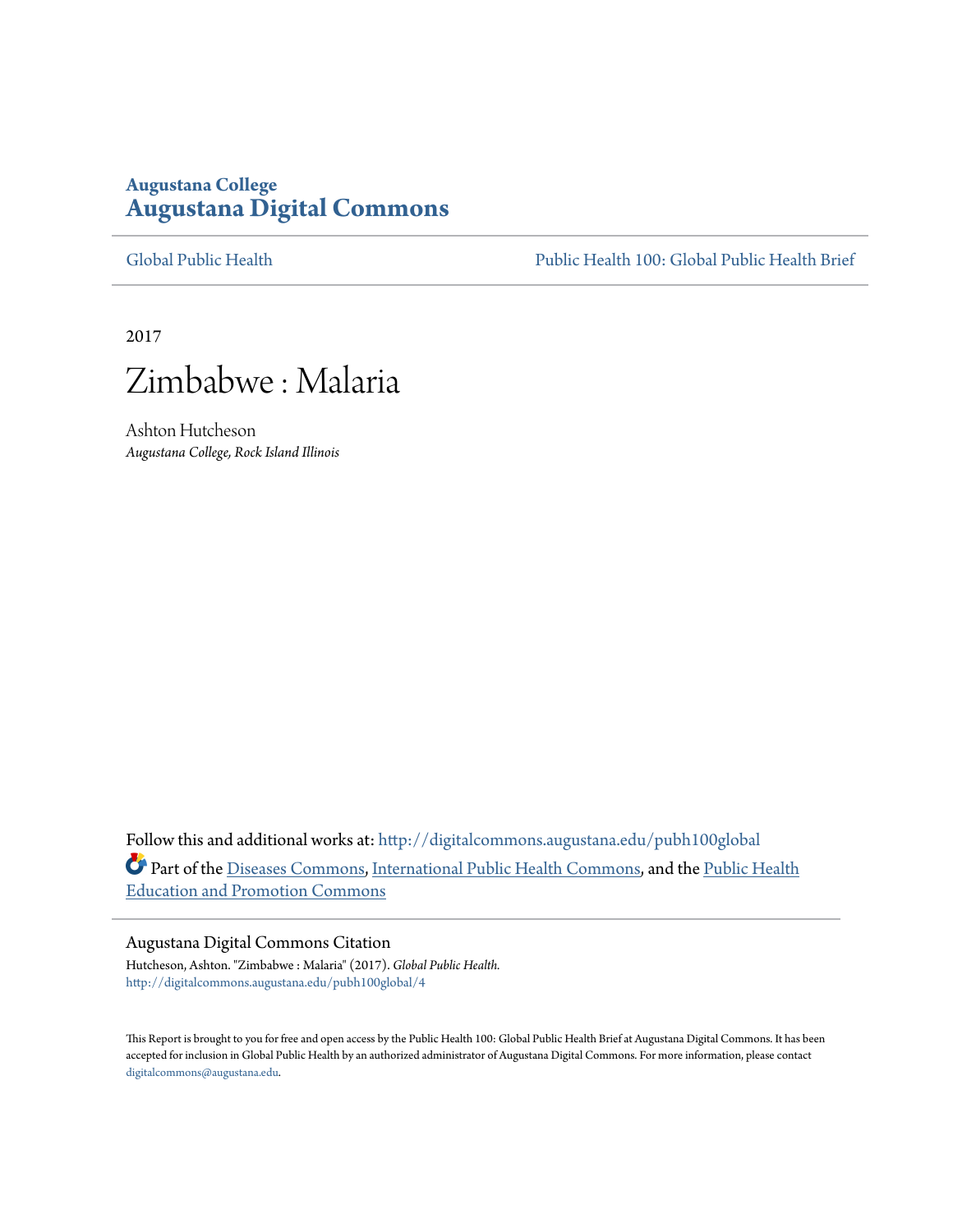## **Zimbabwe: An Overview**

Zimbabwe, is a developing country in southeastern Africa, and is home to a population of over 15.6 million people ("Zimbabwe: WHO," 2017). Much of the country, about 85%, identifies as Christian, while the other 15% identify as unreligious ("Religion," 2016). Comprised of 98% African-descended individuals belonging to the ethnic groups of Shona and Ndebele, Zimbabwe functions as a republic under current elected president Robert Mugabe ("Zimbabwe: WHO," 2017). While Zimbabwe has experienced little to no external conflict, it is ridden with internal conflict and has been the victim of civil wars, and major arguments that eventually ended with the 2008 Global Political Agreement (GPA) that strived to create a more fair election environment ("Zimbabwe: A Conflict," 2016). This inequality still exists today. Zimbabwe is a republic on paper, but functions as more of a dictatorship with the "president" right at the top.

# **What is Malaria?**

Malaria, a mosquito-borne infection, is transmitted by disease-carrying female *Anopheles* mosquitoes and attacks red blood cells, causing anemia and respiratory distress ("Malaria," 2017). 90% of all malaria deaths occur in the WHO African region specifically, and children under the age of five account for 78% of these deaths (Kureya et al., 2017, p. 424). In Zimbabwe specifically, malaria is the fifth leading cause of morbidity and is highly prevalent 47 of its 65 rural districts (Kureya et al., 2017, p. 424).

**Contributions to Malaria**

Political issues have enabled more opportunity for inequality within Zimbabwe, so much so that much of the population struggles to meet basic needs such as food, water, safety, and access to healthcare while the rich few (including Mr. Mugabe) control any wealth the country has ("Zimbabwe: A Conflict," 2016). Due to this systemic inequality, many infectious and vector-borne health complications still exist and thrive in Zimbabwe today, including malaria. According to an article published this year in the *Iranian Journal of Parasitology*, 198 million cases of malaria occurred globally in 2013, ultimately leading to 580,000 deaths (p. 424).



Spot-map of malaria's distribution cases of 2 of Zimbabwe's 65 rural districts from Kureya et al.'s 2017 article:



In the map, each black triangle represents 10 malaria cases. A clinic is represented by the typical black "first aid" sign. As you can see, there is only one clinic available (the Kopera Clinic near the bottom of the map) per *at minimum* 220 malaria cases. This only perpetuates Zimbabwe's health issues! If the public cannot access healthcare, they cannot and will not be healthy.